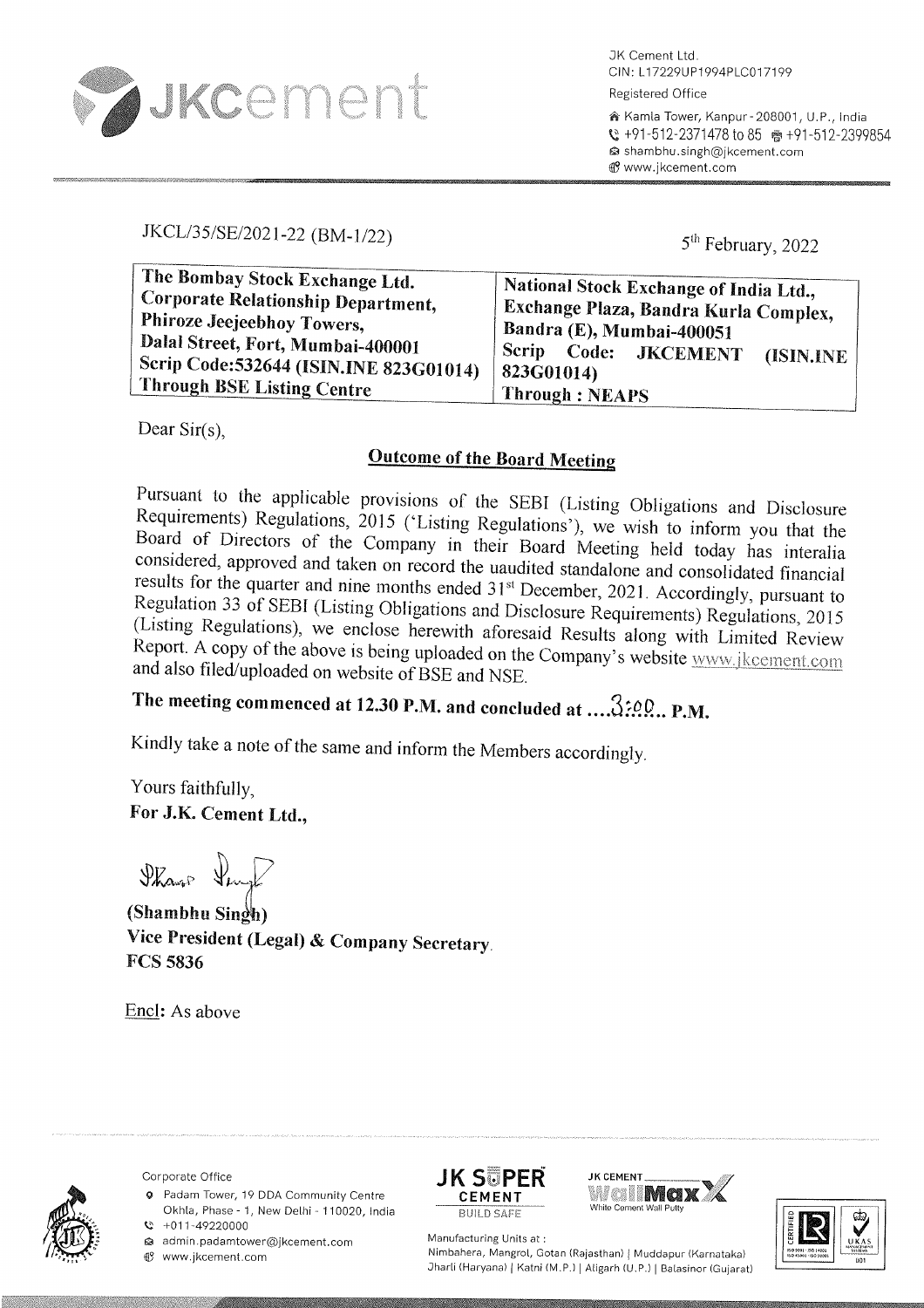

2nd & 3rd Floor<br>Goil View Corporate Tower - 8<br>Sector - 42, Sector Road<br>Gurugram - 122 002, Haryana, India Tel: +91 124 681 6000

Independent Auditor's Review Report on the Quarterly and Year to Date Unaudited Standalone Financial Results of the Company Pursuant to the Regulation 33 and 52 of the SEBI (Listing Obligations and Disclosure Requirements) Regulations, 2015' as amended

#### Review Report to The Board of Directors J.K. Cement Limited

- We have reviewed the accompanying statement of unaudited standalone financial results of  $\mathbf{1}$ J.K. Cement Limited (the "Company") for the quarter ended December 31, 2021 and year to date from April 01, 2021 to December 31, 2021 (the "Statement") attached herewith, being submitted by the Company pursuant to the requirements of Regulation 33 and 52 of the SEBI (Listing Obligations and Disclosure Requirements) Regulations,20l5, as amended (the "Listing Regulations").
- 2 The Company's Management is responsible for the preparation of the Statement in accordance with the recognition and measurement principles laid down in Indian Accounting Standard 34, (Ind AS 34) "Interim Financial Reporting" prescribed under Section 133 of the Companies Act, 2013 as amended, read with relevant rules issued thereuuder and other accounting principles generally accepted in India and in compliance with Regulation 33 and 52 of the Listing Regulations. The Statement has been approved by the Company's Board of Directors. Our responsibility is to express a conclusion on the Statement based on our review.
- We condncted our review of the Statement in accordance with the Standard on Review Engagements (SRE)2410, "Review of Interinr Financial Infomration Perforrned by the Independent Auditor of the Entiry" issued by the Institute of Chartered Accountants of India. This standard requires that we plan and perform the review to obtain moderate assurance as to whether the Statement is free of material misstatement. A review of interim financial information consists of making inquiries, primarily of persons responsible for financial and accounting matters, and applying analytical and other review procedures. A review is substantially less in scope than au audit conducted in accordance with Standards on Auditing and consequently does not enable us to obtain assurance that we would beconre aware of all significant matters that might be identified in an audit. Accordingly, we do not express an audit opinion.  $\overline{3}$
- Based on our review conducted as above, nothiug has come to our attentiou that causes us to believe that the accornpanying Staternent, prepared in accordance with the recognition and measurement principles laid down in the aforesaid Indian Accounting Standards ('Ind AS') specified under Section 133 of the Companies Act, 2013 as amended, read with relevant rules issued thereunder and other accounting principles generally accepted in lndia, has not disclosed the information required to be disclosed in terms of the Listing Regulations, including the manner in which it is to be disclosed, or that it contains any material misstatement. 4

#### 5. Emphasis of Matter on CCI Matter

We draw attention to Note 3(i) & (ii) in the accompanying statement of unaudited quarterly standalone financial results wherein it has been stated that the Competition Commission of India ('CCI') has imposed penalty of Rs. 12,854 lakhs ('first matter') and Rs. 928 lakhs ('second matter') in two separate orders dated August 31, 2016 and January 19, 2017 respectively for alleged contravention of provisions of Competition Act 2002 by the Company. The Company has filed appeals against the above orders.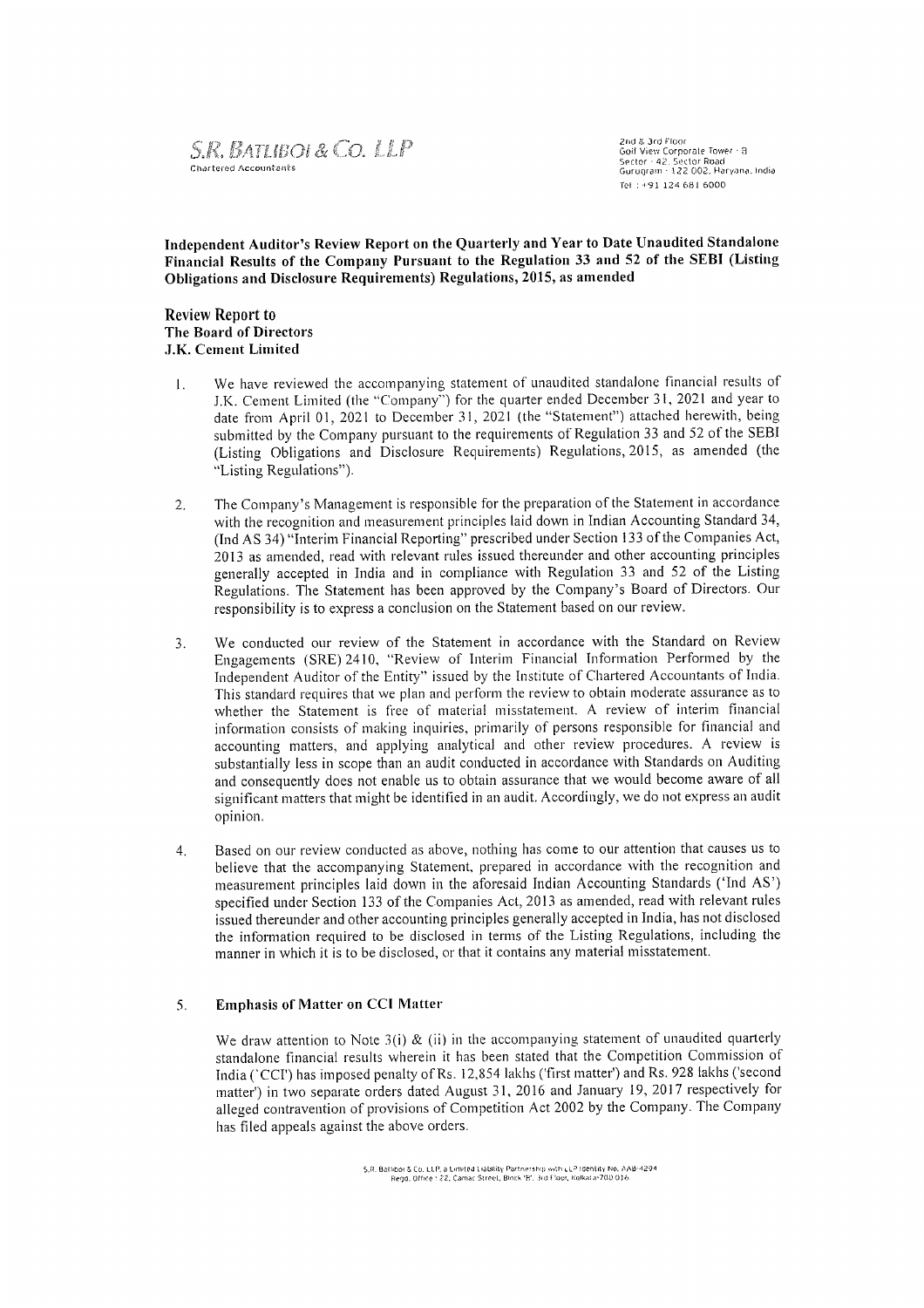#### S, R. BATLIBOL& CO. LLP Cliartered Accountants

The National Company Law Appellate Tribunal ('NCLAT'), on hearing the appeal in the first matter, upheld the decision of CCI for levying the penalty vide its order dated July 25,2018. Post order of the NCLAT, CCI issued a revised demand notice dated August 7, 2018 of Rs. 15,492 lakhs consisting of penalty of Rs. 12,854 lakhs and interest of Rs. 2,638 lakhs. The Company has filed appeal with Hou'ble Supreme Court against the above order. Hon'ble Supreme Court has stayed the NCLAT order. While the appeal of the Company is pending for hearing, the Company backed by a legal opinion, believes that it has a good case and accordingly no provision has been considered in the books of accounts.

In the second matter, demand has been stayed and the matter is pending for the hearing before NCLAT. While the appeal of the Company is pending for hearing, the Company backed by a legal opinion, believes that it has a good case and accordingly no provision has been considered in the books of accounts.

Our conclusion is not modified in respect of this matter.

#### For S.R. BATLIBOI & Co. LLP Chartered Accountants ICAI Firm registration number: 301003E/E300005

ATUL Digitally signed by ATUL<br>SEKSARIA BRE ON COLORE OF THE OF THE SEKSARIA, C=IN  $\mathsf{SEKSARIA}\ \small{\mathop{\mathsf{Local}}\limits_{{\mathsf{Local}(5)}{\mathsf{2022.02.05}}}^{\mathsf{Cyl}\ \small{\mathsf{General}}}$ 

per Atul Seksaria Partner Membership No.: 086370

UDIN: 22086370AAMBBO7345

Place: Faridabad Date: February 05,2022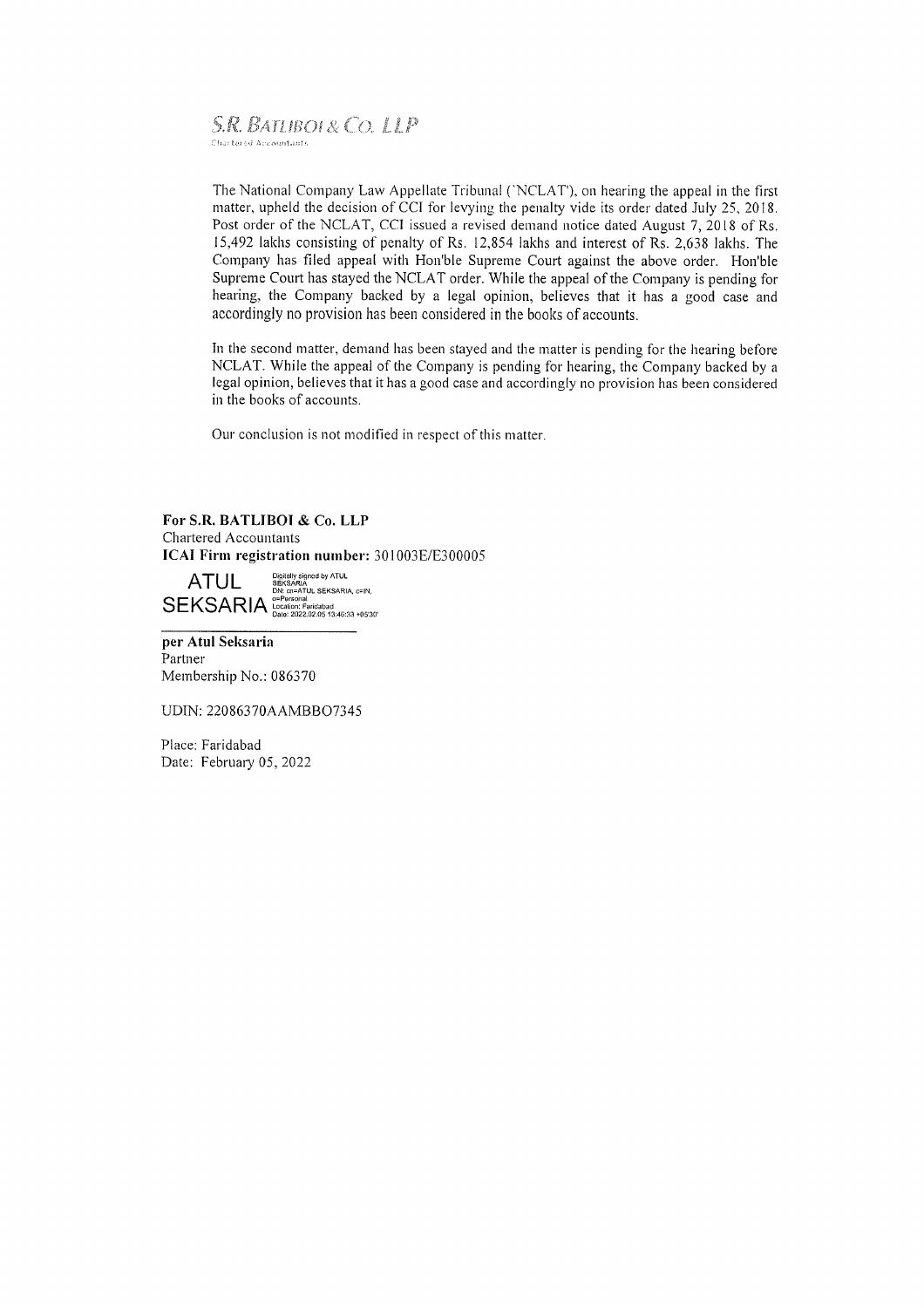



J.K. Cement Ltd. CIN: L17229UP1994PLC017199

Registered Office : Kamla Tower , Kanpur -208001 (U.P.)

Ph.: +91 512 2371478 to 81; Fax: +91 512 2399854/ 2332665;

website: www.jkcement.com ; e-mail: shambhu.singh@jkcement.com

### STATEMENT OF STANDALONE UNAUDITED FINANCIAL RESULTS FOR THE QUARTER AND NINE MONTHS ENDED 31ST DECEMBER, 2021

| <b>Nine Months Ended</b><br><b>Three Months Ended</b><br>SI.<br>No.<br>31,12,2021<br>31.12.2020<br>31.12.2021<br>30.09.2021<br>31.12.2020<br><b>Particulars</b><br><b>Unaudited</b><br>Unaudited<br><b>Unaudited</b><br><b>Unaudited</b><br><b>Unaudited</b> | Year Ended                    |
|--------------------------------------------------------------------------------------------------------------------------------------------------------------------------------------------------------------------------------------------------------------|-------------------------------|
|                                                                                                                                                                                                                                                              |                               |
|                                                                                                                                                                                                                                                              | 31.03.2021                    |
|                                                                                                                                                                                                                                                              | Audited                       |
|                                                                                                                                                                                                                                                              |                               |
| 5,40,960.80<br>4,27,580.52<br>1,76,010.60<br>1,83,551.91<br>1,94,039.78<br><b>  Revenue from Operations</b>                                                                                                                                                  | 6,32,827.88                   |
| 10,163.92<br>4.798.30<br>3,030,02<br>2.638.42<br>II Other Income                                                                                                                                                                                             | 11.335.70<br>7,931.55         |
| 4,35,512.07<br>5,51,124.72<br>1,96,678.20<br>1,88,350.21<br>1,79,040.62<br>III Total Income (I+II)                                                                                                                                                           | 6,44,163.58                   |
| <b>IV</b> Expenses                                                                                                                                                                                                                                           |                               |
| 84,035.07<br>29,118.17<br>28,085.01<br>a) Cost of materials consumed<br>31,047.30                                                                                                                                                                            | 96,516.90<br>66,084.48        |
| 6,466.99<br>2.384.53<br>1,705.92<br>2,456.03<br>b) Purchases of stock in trade                                                                                                                                                                               | 4,541.20<br>6,640.20          |
| 1,513.74<br>(4, 186.81)<br>(6, 291.36)<br>(5.310.36)<br>c) Changes in inventories of finished goods, work in progress and stock in trade                                                                                                                     | 197,29<br>1,947.29            |
| 38,262.32<br>12.978.53<br>10,982.30<br>12,904.07<br>d) Employee benefits expenses                                                                                                                                                                            | 41,213.84<br>30,247.58        |
| 5,911.74<br>5,934.80<br>18,043.48<br>6.532.67<br>e) Finance costs                                                                                                                                                                                            | 22,316.20<br>17,023.36        |
| 6,215.47<br>20,629.14<br>6,872.79<br>7.186.55<br>1 Depreciation and amortisation expense                                                                                                                                                                     | 24,467.71<br>17,979.41        |
| 32,423.34<br>1.07.772.46<br>34,365.57<br>43.513.88<br>(g) Power and fuel                                                                                                                                                                                     | 74.989.91<br>1,10,359.84      |
| 34.837.28<br>1,10,015.52<br>38.337.52<br>38,222.65<br>h) Freight and forwarding expenses                                                                                                                                                                     | 1,23,983.15<br>81,908.94      |
| 90,761.89<br>26,245.76<br>34,014.63<br>33,099.91<br>i) Other expenses                                                                                                                                                                                        | 1,00,777.30<br>62,131.49      |
| 3,55,103.66<br>4,69,695.51<br>,43,276.23<br>1,70,682,29<br>1,63,434.47<br>Total Expenses (a to i)                                                                                                                                                            | 5,28,222.43                   |
| 81,429.21<br>24,915,74<br>35,764.39<br>25,995.91<br>V Profit before exceptional items and tax (III-IV)                                                                                                                                                       | 1,15,941.15<br>80,408.41      |
| VI Exceptional Items (Refer Note 6)                                                                                                                                                                                                                          | 16,686.50                     |
| 81,429.21<br>35,764.39<br>24,915.74<br>25,995.91<br>VII Profit before tax (V-VI)                                                                                                                                                                             | 99,254.65<br>80,408.41        |
| 21,334.37<br>6,809.29<br>10,765.68<br>7,251.78<br>a) Current Tax                                                                                                                                                                                             | 30,755.78<br>21,968.00        |
| 5,653.61<br>1,171.29<br>1,225.54<br>2,010.02<br>b) Deferred Tax                                                                                                                                                                                              | 6,013.23<br>4,492.23          |
| c) Earlier Years Tax Adjustments                                                                                                                                                                                                                             | 2,203.06                      |
| 11.936.97<br>26,987.98<br>9.261.80<br>8,034.83<br>VIII Tax Expense                                                                                                                                                                                           | 38,972.07<br>26.460.23        |
| 23,827.42<br>54,441.23<br>16,880.91<br>16,734.11<br>IX Profit after tax (VII-VIII)                                                                                                                                                                           | 60,282.58<br>53,948.18        |
| X Other Comprehensive Income /(Loss)                                                                                                                                                                                                                         |                               |
| 102.35<br>(31.92)<br>34.12<br>34.11<br>llems that will not be reclassified to profit and loss in subsequent period, net of tax                                                                                                                               | 136.47<br>(95.76)             |
| 102.35<br>34.11<br>34.12<br>(31.92)<br>Other Comprehensive Income /(Loss) for the period, net of tax                                                                                                                                                         | (95.76)<br>136.47             |
| 54,543.58<br>16,915.02<br>23,795.50<br>16,768.23<br>XI Total Comprehensive Income for the period, net of tax $(IX+X)$                                                                                                                                        | 53.852.42<br>60,419.05        |
|                                                                                                                                                                                                                                                              | 7,726.83<br>7,726.83          |
|                                                                                                                                                                                                                                                              |                               |
| 7.726.83<br>7.726.83<br>7.726.83<br>7,726.83<br>XII Paid-up equity share capital                                                                                                                                                                             |                               |
| (Face value of ₹ 10/- per share)                                                                                                                                                                                                                             |                               |
| XIII Other Equity (Excluding Revaluation Reserves)<br>70.46<br>XIV Basic and Diluted Earnings Per Share(of ₹10/-each)<br>30.84<br>21.66<br>21.85                                                                                                             | 3,65,582.03<br>78.02<br>69.82 |

Notes:

These standalone financial results have been prepared in accordance with recognition and measurement principles of Indian Accounting Standards (Ind-AS) as prescribed  $\mathbf{1}$ under section 133 of Companies Act 2013 read with Rule 3 of the Companies (Indian Accounting Standards) Rules 2015, as amended.

The above unaudited standalone financial results of the Company for the quarter and nine months ended December 31, 2021 have been reviewed by the Audit Committee and  $\overline{2}$ approved by the Board of Directors at their meeting held on February 5, 2022 . The statutory auditors have conducted limited review of the same, pursuant to Regulation 33 of SEBI (Listing Obligations and Disclosure Requirements) Regulations 2015.

- 3(i) "Competition Commission of India (CCI)" vide its order dated August 31, 2016 imposed a penally of ₹12,854 lacs on the Company. The appeal was heard whereupon National Company Law Appellate Tribunal (NCLAT) vide order dated July 25, 2018 upheld CCI's order. The Company has filed statutory appeal before the Hon'ble Supreme Court, which vide its order dated October 5, 2018 has admitted the appeal and directed that the interim order of stay passed by the tribunal in this matter will continue for the time being. The Company, backed by legal opinion, believes that it has a good case and accordingly no provision has been considered in the books of accounts.
- 3(ii) In a separate matter, CCI imposed penalty of ₹ 928 lacs vide order dated January 19, 2017 for alleged contravention of provisions of Competition Act, 2002 by the Company. On Company's appeal, NCLAT has stayed the operation of CCI's order. The matter is pending for hearing before NCLAT. The Company, backed by legal opinion, believes it has a good case and accordingly no provision has been considered in the books of accounts.
- The Company has considered the possible effects that may arise out of the still unfolding COVID-19 pandemic on the carrying amounts of property, plant & equipment, 4 investments, trade receivables, etc. For this purpose, the Company has considered internal and external sources of information up to the date of approval of the Standalone Financial Results. Based on the current estimates, the Company does not expect any significant impact on such carrying values. The impact of COVID-19 on the Company's financial results may differ from that estimated as at the date of approval of Standalone Financial Results.
- The Government of India on September 20 2019, vide the Taxation Laws (Amendment) Ordinance 2019, inserted a new section 115BAA in the Income-tax Act, 1961, which ĥ, provides domestic companies a non-reversible option to pay corporate tax at reduced rates effective, April 1 2019, subject to certain conditions. The Company is continuing to provide for income tax at old rates, considering available unutilised minimum alternative tax credit and other tax benefits/holidays.
- J.K. Cement Works (Fujiarah) FZC is incurring losses for the past several years since its incorporation and its net worth has been significantly eroded. During the previous year  $\overline{6}$ ended March 31, 2021 based on business valuation of J.K. Cement Works (Fujairah) FZC (Subsidiary of J.K. Cement (Fujairah) FZC ) by an independent external valuer, the company had recognised provision towards diminution of carrying amount of investment in J. K. Cement (Fujairah) FZC of ₹16,686.50 lacs. The amount of ₹16,686.50 lacs was disclosed as an exceptional item in the audited financial results for the year ended on March 31, 2021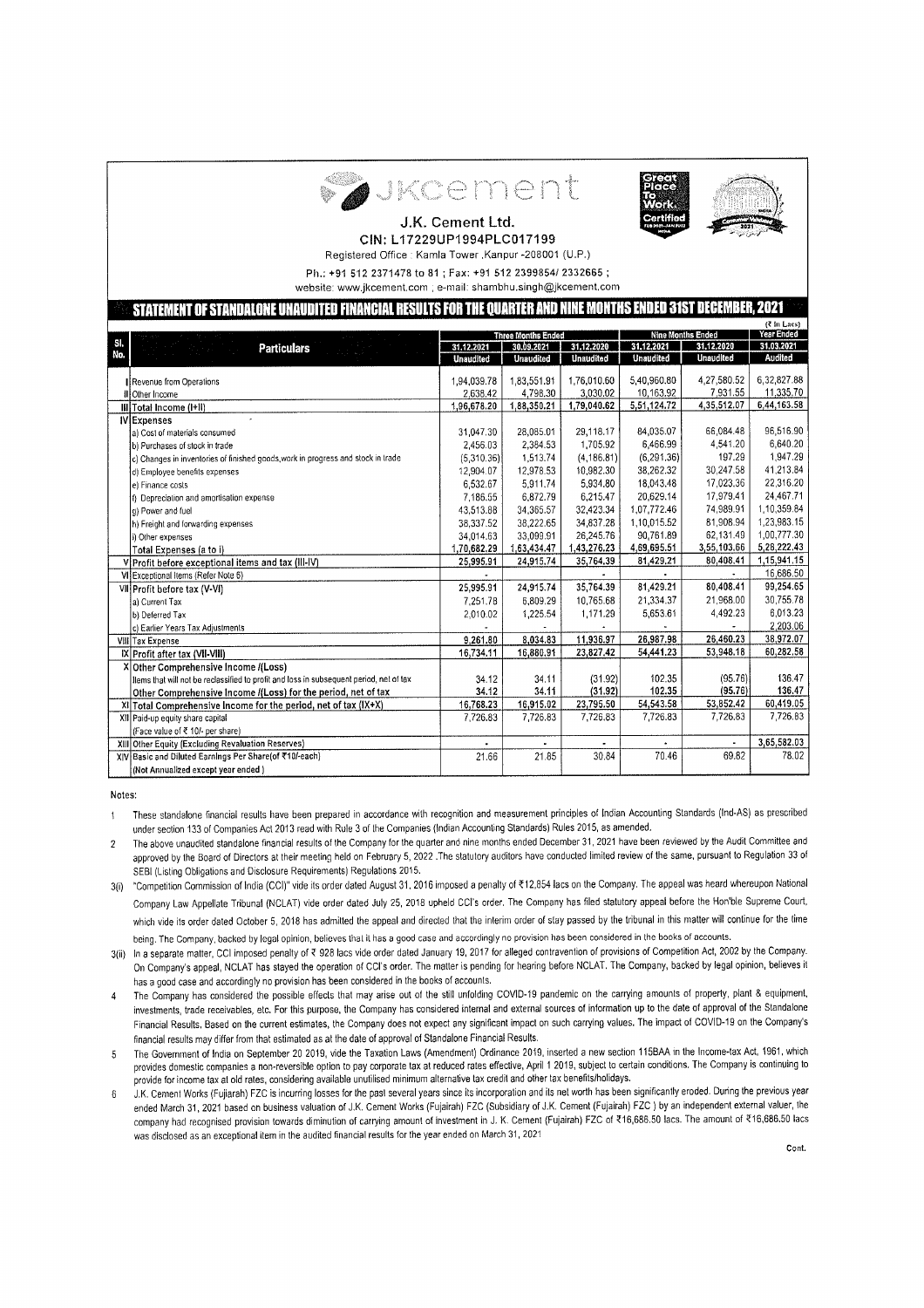Additional disclosures as per Regulation 52(4) of Securities and Exchange Board of India (Listing Obligations and Disclosure Requirements Regulations, 2015):  $\overline{7}$ 

| 监控的 医心理性质 化热光电压剂<br><b>Particulars of Non Convertible Debentures</b><br>[Assembly The Control of American | Prev due date for Prev due date<br>payment of<br>Interest | for payment of<br>Principal | Next due date & Amt. for<br>pay.intt. on NCD's |          |            | Next due date & Amt. for pay of<br><b>Principal on NCD's</b> |  |
|-----------------------------------------------------------------------------------------------------------|-----------------------------------------------------------|-----------------------------|------------------------------------------------|----------|------------|--------------------------------------------------------------|--|
| INE823G07128-dt.02.08.2013-10.5%-Hif.Yrlv                                                                 | 02-08-2021                                                | 02-08-2021                  | 02-02-2022                                     | 79.40    | 02-08-2022 | 750.00                                                       |  |
| INE823G07136-dt.08.08.2013-10.5%-Qrtly                                                                    | 08-11-2021                                                | 08-08-2021                  | 08-02-2022                                     | 31.76    | 08-08-2022 | 600.00                                                       |  |
| INE823G07144-dt.13.09.2013-11%-Hlf.Yrly                                                                   | 13-09-2021                                                | 13-09-2021                  | 13-03-2022                                     | 114.55   | 13-09-2022 | 1,050,00                                                     |  |
| INE823G07151-dt.01.10.2013-11%-Qrtly                                                                      | 01-10-2021                                                | 01-10-2021                  | 01-01-2022                                     | 41.59    | 01-10-2022 | 750.00                                                       |  |
| INE823G07169 #-dt.09.10.2013-11%-Qrtly                                                                    | 09-10-2021                                                | 09-10-2021                  | 09-01-2022                                     | 83.18    | 09-10-2022 | 1,500.00                                                     |  |
| INE823G07177-dt.09.10.2013-11%-HIf.Yrly                                                                   | 09-10-2021                                                | 09-10-2021                  | 09-04-2022                                     | 16.45    | 09-10-2022 | 150.00                                                       |  |
| INE823G07185-dt.01.10.2013-10.5%-Qrtly                                                                    | $01 - 10 - 2021$                                          | 01-10-2021                  | 01-01-2022                                     | 31.76    | 01-10-2022 | 600.00                                                       |  |
| INE823G07193-dt.06.05.2015-9.65%-Qrtly                                                                    | 06-11-2021                                                | $z_{k}$                     | 06-02-2022                                     | 243.23   | 06-05-2022 | 2.000.00                                                     |  |
| INE823G07201-dt.23.07.2021-7.36%-Hif. Yrly                                                                | 23-07-2021                                                |                             | 21-01-2022                                     | 917.48   | 22-07-2022 | 5,000.00                                                     |  |
|                                                                                                           |                                                           |                             |                                                | 1.559.40 |            | 12,400.00                                                    |  |

|             | <b>Particulars</b>                                       |                  | <b>Three Months Ended</b> |                  | <b>Nine Months Ended</b> | <b>Year Ended</b> |             |
|-------------|----------------------------------------------------------|------------------|---------------------------|------------------|--------------------------|-------------------|-------------|
| SI.<br>No.  |                                                          | 31.12.2021       | 30.09.2021                | 31.12.2020       | 31.12.2021               | 31.12.2020        | 31.03.2021  |
|             |                                                          | <b>Unaudited</b> | <b>Unaudited</b>          | <b>Unaudited</b> | <b>Unaudited</b>         | <b>Unaudited</b>  | Audited     |
| (a)         | Debt-Equity Ratio (in Times)                             | 0.84             | 0.81                      | 0.79             | 0.84                     | 0.79              | 0.80        |
| $\vert$ (b) | Debt Service Coverage Ratio (in Times)                   | 2.53             | 2.29                      | 3.81             | 2.19                     | 2.58              | 2.58        |
| (c)         | Interest Service Coverage Ratio (in Times)               | 6.15             | 6.41                      | 8.10             | 6.71                     | 6.83              | 6.61        |
| $ d\rangle$ | Capital Redemption Reserve (₹ In lacs)                   | <b>NA</b>        | ΝA                        | <b>NA</b>        | <b>NA</b>                | NA                | <b>NA</b>   |
| (e)         | Net Worth (₹ In lacs)                                    | 4,16,262.20      | 399493.97                 | 3,66,742,23      | 4,16,262.20              | 3,66,742,23       | 3,73,308.86 |
| (f)         | Net Profit after Tax (₹ In lacs)                         | 16,734.11        | 16,880.91                 | 23,827.42        | 54,441.23                | 53,948.18         | 60,282.58   |
| $ _{(q)}$   | Basic and Diluted Earnings Per Share for the period/year | 21.66            | 21.85                     | 30.84            | 70.46                    | 69.82             | 78.02       |
| (h)         | Current Ratio (in Times)                                 | 1.55             | 1.71                      | 1.79             | 1.55                     | 1.79              | 1.94        |
| l(i)        | Long Term Debt to Working Capital (in Times)             | 2.55             | 2.44                      | 2.21             | 2.55                     | 2.21              | 1.99        |
| ∣(j)        | Bad debts to Account Receivable Ratio (in %)             | $-0.08$          | 0.05                      | $-0.03$          | 0.02                     | 0.55              | 0.42        |
| (k)         | Current Liability Ratio (in Times)                       | 0.33             | 0.29                      | 0.30             | 0.33                     | 0.30              | 0.28        |
| JØ)         | Total Debts to Total Assets (in Times)                   | 0.34             | 0.33                      | 0.32             | 0.34                     | 0.32              | 0.33        |
| (m)         | Trade Receivables Turnover Ratio (in Times ), Annualized | 17.01            | 17.74                     | 19.47            | 17.62                    | 18.22             | 21.53       |
| (n)         | Inventory Turnover Ratio (in Times), Annualized          | 7.65             | 8.65                      | 10.37            | 7.61                     | 8.18              | 9.51        |
| (o)         | Operating Margin (in %)                                  | 19.11            | 17.93                     | 25.50            | 20.32                    | 25.14             | 23.92       |
| (p)         | Net Profit Margin (in %)                                 | 8.51             | 8.96                      | 13.31            | 9.88                     | 12.39             | 9.36        |
| (q)         | Asset cover ratio for Secured NCDs (in Times)            | 9.61             | 8.93                      | 7.50             | 9.61                     | 7.50              | 8.14        |
| (r)         | Debenture Redemption Reserve (₹ In lacs)                 | 4722.40          | 4722.40                   | 8,011.80         | 4,722.40                 | 8,011.80          | 4,722.40    |
| (۱۶)        | Securities Premium (₹ In lacs)                           | 75679.66         | 75679.66                  | 75.679.66        | 75.679.66                | 75.679.66         | 75.679.66   |

Ratios have been calculated as follows:

a ) Debts Equity Ratio:- (Long Term Borrowings + Short Term Borrowings) /Total Equity

b) Debts Service Coverage Ratio:- Profit before interest and Depreciation but after tax/(Principal Debt Repayments + Gross Interest)

c) Interest Service Coverage Ratio:- Profit before interest and Depreciation and tax/Gross Interest

e) Net Worth:- Total equity

8

h) Current Ratio:- Total Current Assets /(Total Current Liabilities-Current maturities of Long term Borrowings)

i) Long Term Debt to Working Capital:- (Long Term Borrowings + Current maturities of Long term Borrowings) /(Total Current Assets-(Total Current Liabilities -Current maturities of Long term Borrowings)

j) Bad debts to Account Receivable Ratio :- Bad debts provided /Average Trade receivables

k) Current Liability Ratio :- (Total Current Liabilities-Current maturities of Long term Borrowings)/ Total Liabilities

I) Total Debts to Total Assets :- (Long Term Borrowings + Short Term Borrowings) /Total Assets

m) Trade Receivables Turnover Ratio :- (Revenue from sales of Products /Average Trade Receivables), Annualized

n) Inventory Turnover Ratio :- (Revenue from sales of Products /Average Inventories) , Annualized

o) Operating Margin :- Profit before interest, Depreciation and tax and non operational income/ Total operating income

p) Net Profit Margin :- Net Profit After tax/ Total Income

g) Asset cover ratio for Secured NCDs :- Net Assets covered/ Outstanding Secured NCDs

The long term rating for the debt instruments of the Company has been maintained by CARE Ratings as CARE AA+ (Double A+).

The Company continues to maintain more than 100% asset cover for the secured NCDs issued by it.

The Company is engaged in one business segment only i.e. cement and cement related products.

The figures for the corresponding previous periods have been regrouped / reclassified wherever necessary, to make them comparable.  $\overline{9}$ 

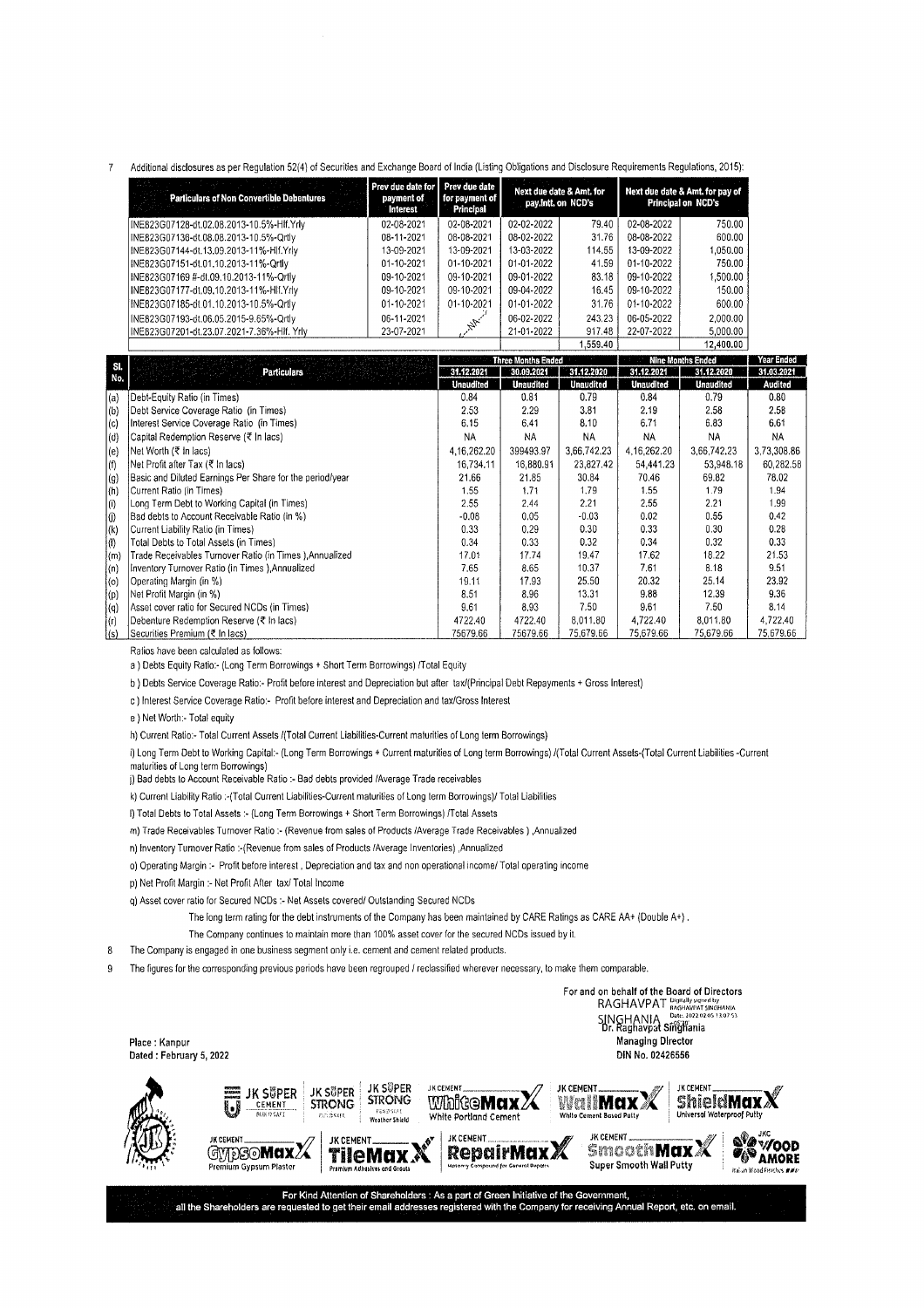2nd & 3rd Floor<br>Golf View Corporate Tower ≤ 8<br>Sector ≤ 42, Sector Road Gurugram - 122 002, Haryana, India Tel: +91 124 681 6000

Independent Auditor's Review Report on the Quarterly and Year to Date Unaudited Consolidated Financial Results of the Company Pursuant to the Regulation 33 and 52 of the SEBI (Listing Obligations and Disclosure Requirements) Regulations, 2015, as amended

**Review Report to** The Board of Directors J.K. Cement Limited

- 1. We have reviewed the accompanying Statement of Unaudited Consolidated Financial Results of J.K. Cement Limited (the "Holding Company") and its subsidiaries (the Holding Company and its subsidiaries together referred to as "the Group"), for the quarter ended December 31, 2021 and year to date from April 01, 2021 to December 31, 2021 (the "Statement") attached herewith, being submitted by the Holding Company pursuant to the requirements of Regulation 33 and 52 of the SEBI (Listing Obligations and Disclosure Requirements) Regulations, 2015, as amended (the "Listing Regulations").
- 2. The Holding Company's Management is responsible for the preparation of the Statement in accordance with the recognition and measurement principles laid down in Indian Accounting Standard 34, (Ind AS 34) "Interim Financial Reporting" prescribed under Section 133 of the Companies Act, 2013 as amended, read with relevant rules issued thereunder and other accounting principles generally accepted in India and in compliance with Regulation 33 and 52 of the Listing Regulations. The Statement has been approved by the Holding Company's Board of Directors. Our responsibility is to express a conclusion on the Statement based on our review.
- 3. We conducted our review of the Statement in accordance with the Standard on Review Engagements (SRE) 2410, "Review of Interim Financial Information Performed by the Independent Auditor of the Entity" issued by the Institute of Chartered Accountants of India. This standard requires that we plan and perform the review to obtain moderate assurance as to whether the Statement is free of material misstatement. A review of interim financial information consists of making inquiries, primarily of persons responsible for financial and accounting matters, and applying analytical and other review procedures. A review is substantially less in scope than an audit conducted in accordance with Standards on Auditing and consequently does not enable us to obtain assurance that we would become aware of all significant matters that might be identified in an audit. Accordingly, we do not express an audit opinion.

We also performed procedures in accordance with the Circular No. CIR/CFD/CMD1/44/2019 dated March 29, 2019 issued by the Securities and Exchange Board of India under Regulation 33(8) of the Listing Regulations, to the extent applicable.

| S.No. | <b>Company Name</b>                | <b>Nature</b>                                                  |  |  |  |  |
|-------|------------------------------------|----------------------------------------------------------------|--|--|--|--|
|       | J.K. Cement Limited                | Holding Company                                                |  |  |  |  |
|       | <b>Subsidiaries</b>                |                                                                |  |  |  |  |
| 2.    | J.K. Cement (Fujairah) FZC         | Wholly owned subsidiary of J.K. Cement Limited                 |  |  |  |  |
| 3.    | J.K. Cement Works (Fujairah) FZC   | Subsidiary company of J.K. Cement (Fujairah)<br>FZC.           |  |  |  |  |
| 4.    | J.K. White Cement (Africa) Limited | Wholly owned subsidiary of J.K. Cement Works<br>(Fujairah) FZC |  |  |  |  |
|       | Jaykaycem (Central) Limited        | Wholly owned subsidiary of J.K. Cement Limited                 |  |  |  |  |

4. The Statement includes the results of the following entities:

S.R. Batliboi & Co. LLP, a Limited Liability Partnership with LLP Identity No. AAB-4294<br>Reggl. Office : 22, Camac Street, Block 'B', 3rd Floot, Kolkata-700 016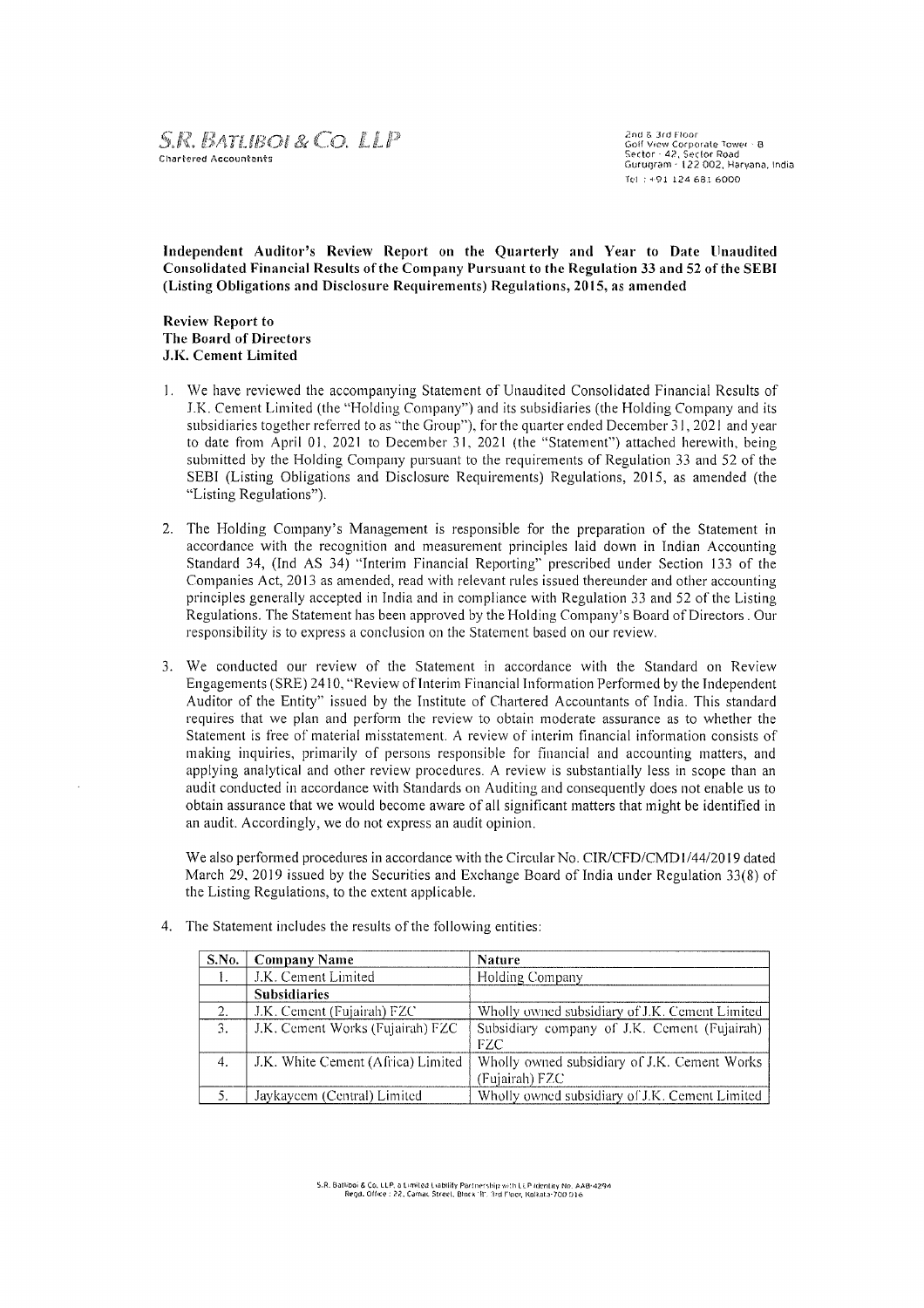### S.R. BATLIBOL& CO. LLP Charlered Accountants

5. Based on our review conducted and procedures performed as stated in paragraph 3 above and based on the consideration of the review reports of other auditors referred to in paragraph  $7 & 8$  8 below, nothing has come to our attention that causes us to believe that the accompanying Statement, prepared in accordance with recognition and measurement principles laid down in the aforesaid Indian Accounting Standards ('Ind AS') specified under Section 133 of the Companies Act, 2013, as amended, read with relevant rules issued thereunder and other accounting principles generally accepted in India, has not disclosed the information required to be disclosed in terms of the Listing Regulations, including the manner in which it is to be disclosed. or that it contains any material misstatement.

#### 6. Emphasis of Matter -CCI Case

We draw attention to Note  $3(i)$  & (ii) in the accompanying statement of consolidated unaudited financial results, wherein it has been stated that the Competition Commission of India (`CCI') has imposed penalty of Rs. 12,854 lakhs ('first matter') and Rs. 928 lakhs ('second matter') in two separate orders dated August 31, 2016 and January 19, 2017 respectively for alleged contravention of provisions of Competition Act 2002 by the Company. The Company has filed appeals against the above orders.

The National Company Law Appellate Tribunal ('NCLAT'), on hearing the appeal in the first matter, upheld the decision of CCI for levying the penalty vide its order dated July 25.2018. Post order of the NCLAT, CCI issued a revised demand notice dated August 7, 2018 of Rs. 15,492 lakhs consisting of penalty of Rs. 12,854 lakhs and interest of Rs. 2,638 lakhs. The Company has filed appeal with Hon'ble Supreme Court against the above order, Hon'ble Supreme Court has stayed the NCLAT order. While the appeal of the Company is pending for hearing, the Company backed by a legal opinion, believes that it has a good case and accordingly no provision has been considered in the books of accounts.

In the second matter, demand had been stayed and the matter is pending for the hearing before NCLAT. While the appeal of the Company is pending for hearing, the Company backed by a legal opinion. believes that it has a good case and accordingly no provision has been considered in the books of accounts. Our conclusion is not modified in respect of this matter.

Our conclusion is not modified in respect of this matter.

- 7. The accompanying Statement includes the unaudited interim financial results and other financial infonnation, in respect of four subsidiaries, whose unaudited interim financial results and other unaudited financial information reflects total revenues of Rs. 9,953 lakhs and Rs. 25,920 lakhs, total net loss after tax of Rs. 2,694 lakhs and 16,668 lakhs and total comprehensive loss of Rs. 2,915 lakhs and Rs. 17,667 lakhs, for the quarter ended December 31, 2021 and for the period from April 01, 2021 to December 31, 2021 respectively, as considered in the Statement which have been reviewed by their respective independent auditors. The independent auditor's reports on unaudited interim financial results and other unaudited financial information of these entities have been furnished to us by the Management and our conclusion on the Statement, in so far as it relates to the amounts and disclosures in respect of these subsidiaries is based solely on the report of such auditors and procedures performed by us as stated in paragraph 3 above.
- 8. Certain of these subsidiaries are located outside India whose financial results and other financial information have been prepared in accordance with accounting principles generally accepted in their respective countries and which have been audited by other auditors under generally accepted auditing standards applicable in their respective countries. The Holding Company's management has converted the financial results of such subsidiaries located outside India from accounting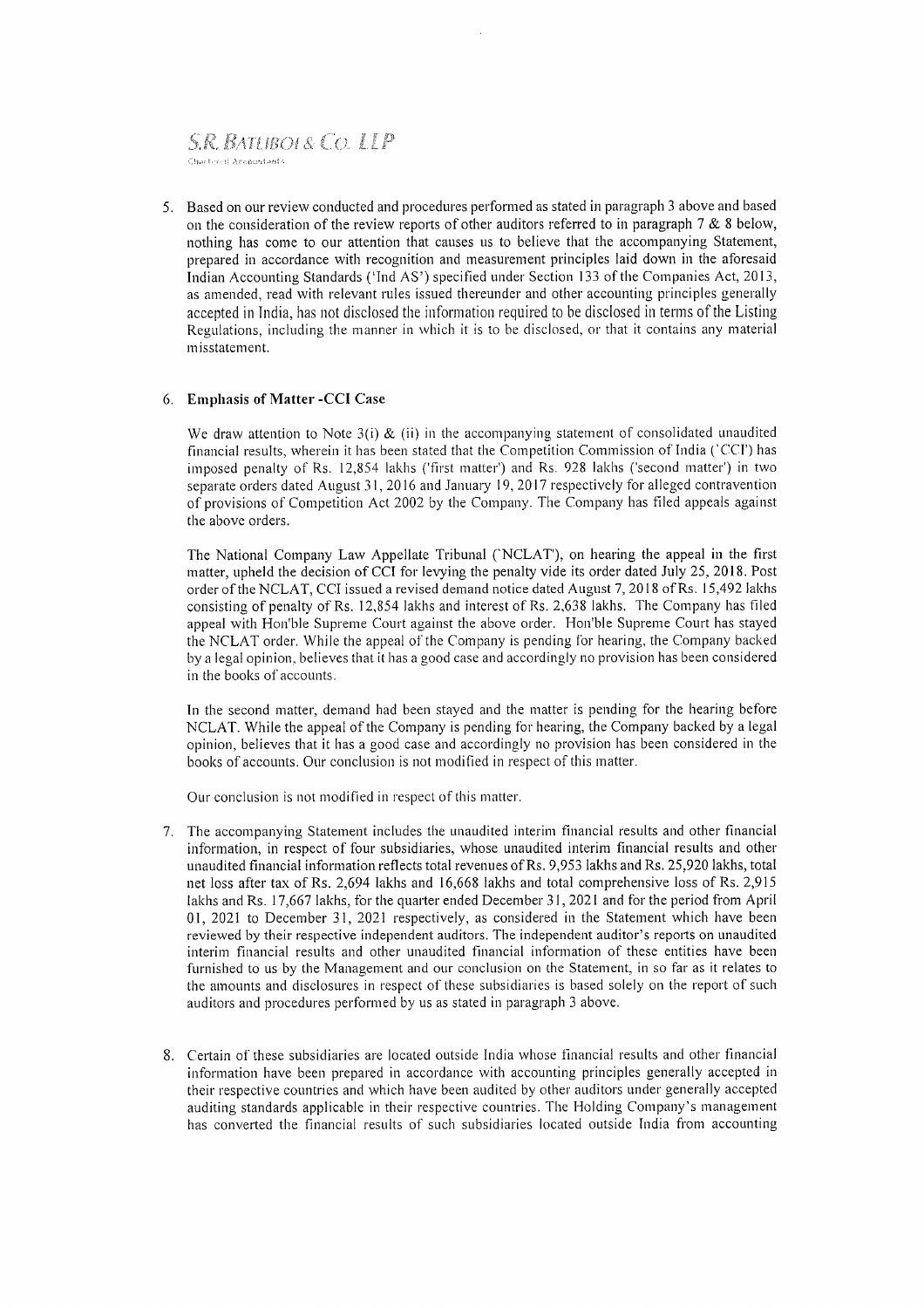#### **S.R. BATUBOL& CO. LLP Chartered Accountants**

principles generally accepted in their respective countries to accounting principles generally accepted in India. We have reviewed these conversion adjustments made by the Holding Company's management. Our conclusion in so far as it relates to the balances and affairs of such subsidiaries located outside India is based on the report of other auditors and the conversion adjustments prepared by the management of the Holding Company and reviewed by us.

Our conclusion on the Statement in respect of matters stated in para 7 and 8 is not modified with respect to our reliance on the work done and the reports of the other auditors.

For S.R. BATLIBOI & Co. LLP Chartered Accountants ICAI Firm registration number: 301003E/E300005

 $\text{ATUL} \ \mathop{\mathsf{S}^{E[83R]A}}_{\mathsf{S}^{E[83R]A}} \ \mathop{\mathsf{S}^{E[83R]A}}_{\mathsf{S}^{E[83R]A}} \ \mathop{\mathsf{S}^{E[83R]A}}_{\mathsf{C}^{E[867R]A}} \ \mathop{\mathsf{S}^{E[868R]A}}_{\mathsf{C}^{E[8668R]A}} \ \mathop{\mathsf{S}^{E[8668R]A}}_{\mathsf{C}^{E[8668R]A}} \ \mathop{\mathsf{S}^{E[8668R]A}}_{\mathsf{D}^{E[$ 

per Atul Seksaria Partner Membership No.: 086370

UDIN: 22086370AAMBKJ1787

Place: Faridabad Date: February 05, 2022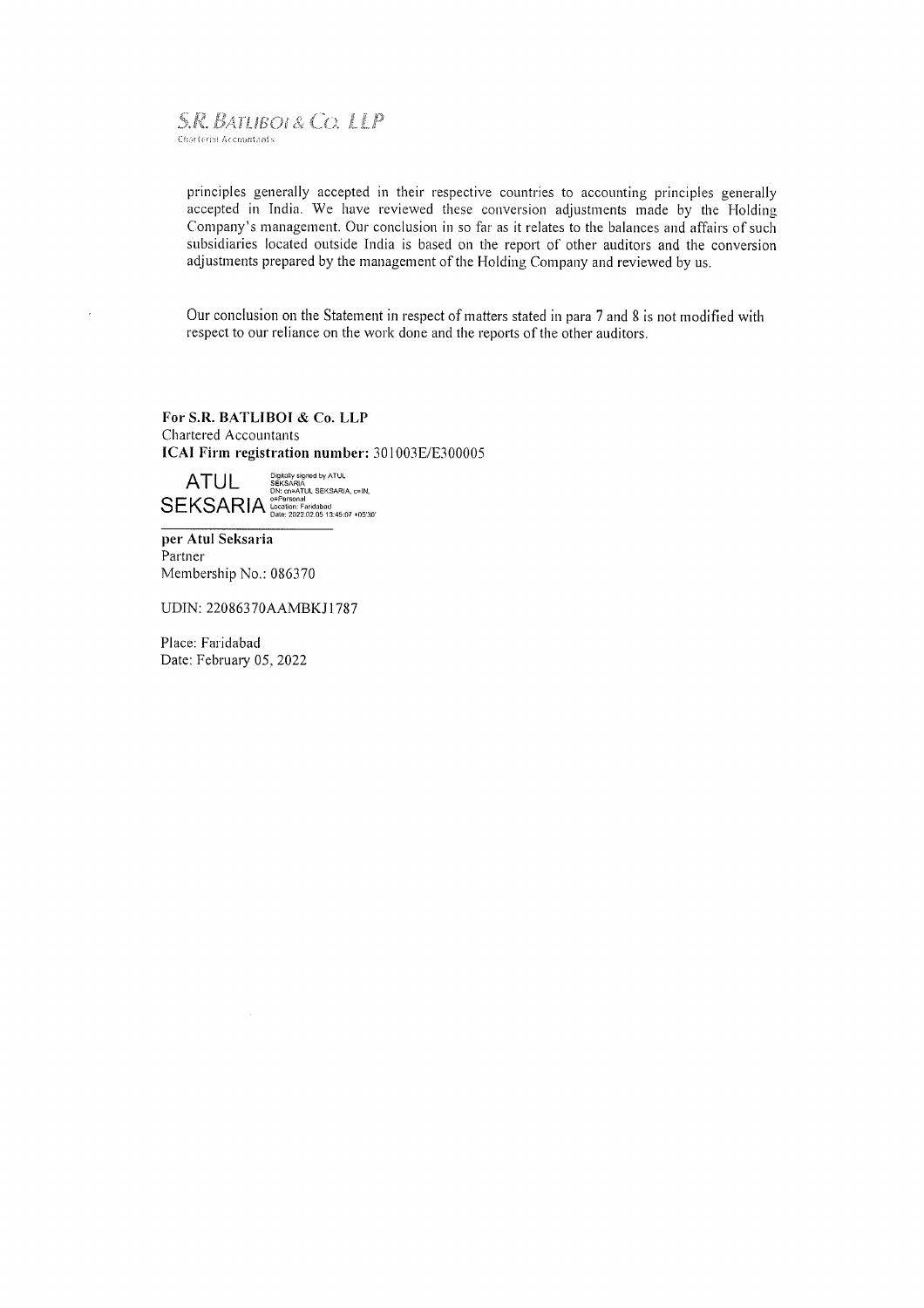



J.K. Cement Ltd.

CIN: L17229UP1994PLC017199

Registered Office : Kamla Tower , Kanpur - 208001 (U.P.)

Ph.: +91 512 2371478 to 81; Fax: +91 512 2399854/ 2332665;

website: www.jkcement.com ; e-mail: shambhu.singh@jkcement.com

## STATEMENT OF CONSOLIDATED UNAUDITED FINANCIAL RESULTS FOR THE QUARTER AND NINE MONTHS ENDED 31ST DECEMBER, 2021

|            |                                                                                         |                           |                  |                  |                          |                   | $(3 \text{ in } \text{Lacs})$ |
|------------|-----------------------------------------------------------------------------------------|---------------------------|------------------|------------------|--------------------------|-------------------|-------------------------------|
|            |                                                                                         | <b>Three Months Ended</b> |                  |                  | <b>Nine Months Ended</b> | <b>Year Ended</b> |                               |
| si.<br>No. | <b>Particulars</b>                                                                      | 31,12,2021                | 30,09,2021       | 31,12,2020       | 31.12,2021               | 31,12,2020        | 31.03,2021                    |
|            |                                                                                         | <b>Unaudited</b>          | <b>Unaudited</b> | <b>Unaudited</b> | <b>Unaudited</b>         | <b>Unaudited</b>  | Audited                       |
|            |                                                                                         |                           |                  |                  |                          |                   |                               |
|            | Revenue from operations                                                                 | 2,03,049.30               | 1,89,501.51      | 1,83,271.23      | 5.63.965.79              | 4,47,195.46       | 6,60,610.27                   |
|            | Other Income                                                                            | 2,578.22                  | 4.794.47         | 3,022.51         | 10,104.94                | 7,891.28          | 11.295.35                     |
|            | Ill Total Income (i+II)                                                                 | 2,05,627,52               | 1,94,295.98      | 1,86,293,74      | 5,74,070.73              | 4,55,086.74       | 6,71,905.62                   |
|            | <b>IV</b> Expenses                                                                      |                           |                  |                  |                          |                   |                               |
|            | a) Cost of materials consumed                                                           | 32,641.11                 | 29.067.82        | 30.448.14        | 87,805,23                | 69,541.80         | 1,01,536.13                   |
|            | b) Purchases of stock in trade                                                          | 1.865.01                  | 1,499.75         | 1.149.83         | 4,317.67                 | 2.777.05          | 4,292.34                      |
|            | c) Changes in inventories of finished goods, work in progress and stock in trade        | (4.783.72)                | 1,123.12         | (4, 113.22)      | (6,308.88)               | 106.13            | 1,253.51                      |
|            | d) Employee benefits expenses                                                           | 14,219.89                 | 14,365.80        | 12.423.45        | 42.311.65                | 33,836.66         | 46,227.15                     |
|            | e) Finance costs                                                                        | 7,061.26                  | 6,410.31         | 6,631.83         | 19,711.52                | 19,361.49         | 25.276.70                     |
|            | f) Depreciation and amortisation expense                                                | 8,713.70                  | 8,389.95         | 7,755.40         | 25,168.84                | 22,638.09         | 30,619.04                     |
|            | g) Power and fuel                                                                       | 45,693.43                 | 35,988.47        | 33,918.95        | 1,13,455.22              | 79,141.99         | 1,16,538.91                   |
|            | h) Freight and forwarding expenses                                                      | 41,056.93                 | 39,764.05        | 36,627.33        | 1,16,602.69              | 86,106.76         | 1,30,181.13                   |
|            | i) Other expenses                                                                       | 35,803.17                 | 34,716.79        | 27.784.07        | 95,961.29                | 66,252.33         | 1,06,712.63                   |
|            | Total Expenses (a to i)                                                                 | 1,82,270.78               | 1,71,326.06      | 1,52,625.78      | 4,99,025.23              | 3,79,762.30       | 5,62,637.54                   |
|            | V Profit before exceptional items and tax (III-IV)                                      | 23,356.74                 | 22,969.92        | 33,667.96        | 75,045.50                | 75,324.44         | 1,09,268.08                   |
|            | VI Exceptional items                                                                    |                           |                  |                  |                          |                   |                               |
|            | VII Profit before tax (V-VI)                                                            | 23,356.74                 | 22,969.92        | 33,667,96        | 75,045.50                | 75,324.44         | 1,09,268.08                   |
|            | a) Current tax                                                                          | 7.253.69                  | 6,810,38         | 10,765.68        | 21,338.90                | 21,968.00         | 30,756.71                     |
|            | b) Deferred lax                                                                         | 2,084.35                  | 1,209.83         | 1,173,74         | 5.729.49                 | 4,477,48          | 5,998.18                      |
|            | c) Earlier years tax adjustments                                                        |                           |                  |                  |                          |                   | 2,203.06                      |
|            | VIII Total Tax Expense                                                                  | 9,338.04                  | 8,020.21         | 11,939.42        | 27,068.39                | 26,445.48         | 38,957.95                     |
|            | IX Profit after tax (VII-VIII)                                                          | 14,018.70                 | 14,949.71        | 21,728.54        | 47,977.11                | 48,878.96         | 70,310,13                     |
|            | Attributable to: Equity Holders of the J.K.Cement Ltd.                                  | 14,270.84                 | 15,133.66        | 21,937.98        |                          |                   |                               |
|            | : Non Controlling Interest                                                              |                           |                  |                  | 48,599.10                | 49,380.73         | 70,971.86                     |
|            | X Other Comprehensive Income /(Loss)                                                    | (252.14)                  | (183.95)         | (209.44)         | (621.99)                 | (501.77)          | (661.73)                      |
|            | Items that will not be reclassified to profit and loss in subsequent period, net of tax |                           |                  |                  |                          |                   |                               |
|            | Other Comprehensive Income /(Loss) for the period, net of tax                           | 76.29<br>76.29            | 123.55           | (342.30)         | 394.50                   | (371.91)          | 49.07                         |
|            |                                                                                         |                           | 123.55           | (342.30)         | 394.50                   | (371.91)          | 49.07                         |
|            | Other comprehensive income attributable to: Equity Holders of the J.K.Cement Ltd.       | 83.50                     | 117.96           | (372.50)         | 394.22                   | (501.63)          | (65.54)                       |
|            | : Non Controlling Interest                                                              | (7.21)                    | 5.59             | 30.20            | 0.28                     | 129.72            | 114.61                        |
|            | XI Total Comprehensive Income for the period, net of tax (IX+X)                         | 14.094.99                 | 15,073.26        | 21,386.24        | 48,371.61                | 48,507.05         | 70,359.20                     |
|            | Profits attributable to: Equity Holders of the J.K.Cement Ltd.                          | 14,354.34                 | 15,251.62        | 21.565.48        | 48,993.32                | 48,879.10         | 70.906.32                     |
|            | : Non Controlling Interest                                                              | (259.35)                  | (178.36)         | (179.24)         | (621.71)                 | (372.05)          | (547.12)                      |
|            | XII Paid-up equity share capital                                                        | 7.726.83                  | 7.726.83         | 7,726.83         | 7,726,83                 | 7,726.83          | 7,726.83                      |
|            | (Face value of ₹ 10/- per share)                                                        |                           |                  |                  |                          |                   |                               |
|            | XIII Other Equity (Excluding Revaluation Reserves)                                      |                           |                  |                  | 4.03,425.93              | 3,43,908.75       | 3,65,947.86                   |
|            | XIV Basic and Diluted Earnings Per Share(of ₹10/-each)                                  | 18.14                     | 19.35            | 28.12            | 62.09                    | 63.26             | 90.99                         |
|            | (Not Annualized excent year ended )                                                     |                           |                  |                  |                          |                   |                               |

Cont.